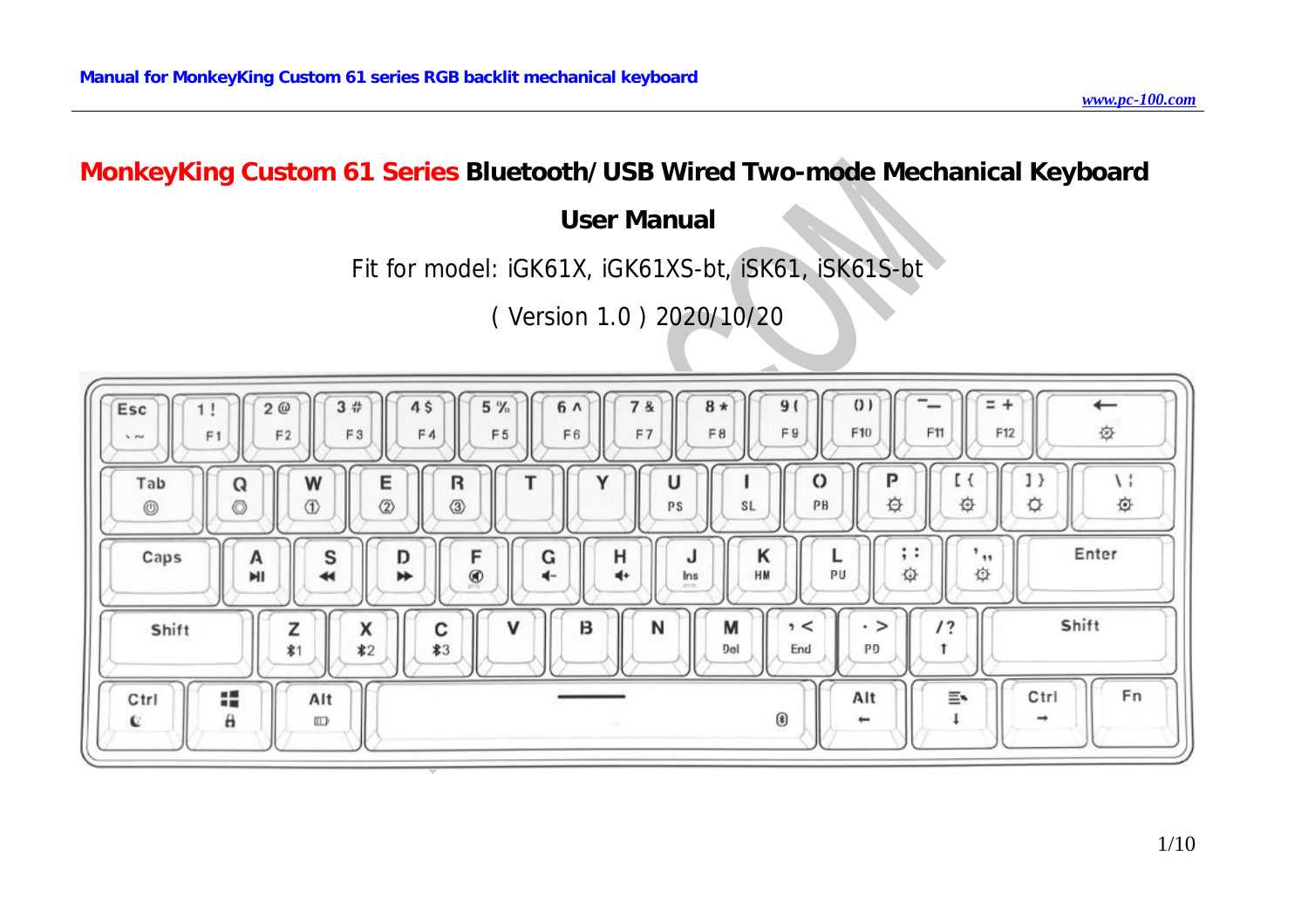#### **Features:**

- 1) Anti-ghosting for all keys. RGB real color LED back light (16.8M colors)
- 2) All keys are user-defined (except Fn-combined hot keys) in 1 online mode and 3 onboard modes(also-called
	- "layers") by driver software .
- 3) Each LED light (except "Fn" key) can be set to any color separately by driver software.
- 4) Compatibility: WIN 2000/WIN XP/WIN VISTA/WIN7/WIN 8/WIN 10/MAC OS
- 5) Support all kinds of motherboard BIOS settings
- 6) Power-on default back light effect (keys are turned on in white color light one-by-one and all keys' lights are on finally, then recover to the LED lights' status of last shutdown)
- 7) Configuration file can be saved in built-in memory on PCB (on-board memory).
- 8) Power-saving mode, mechanical keyboard's back light goes out when the computer is shutdown or is on standby status.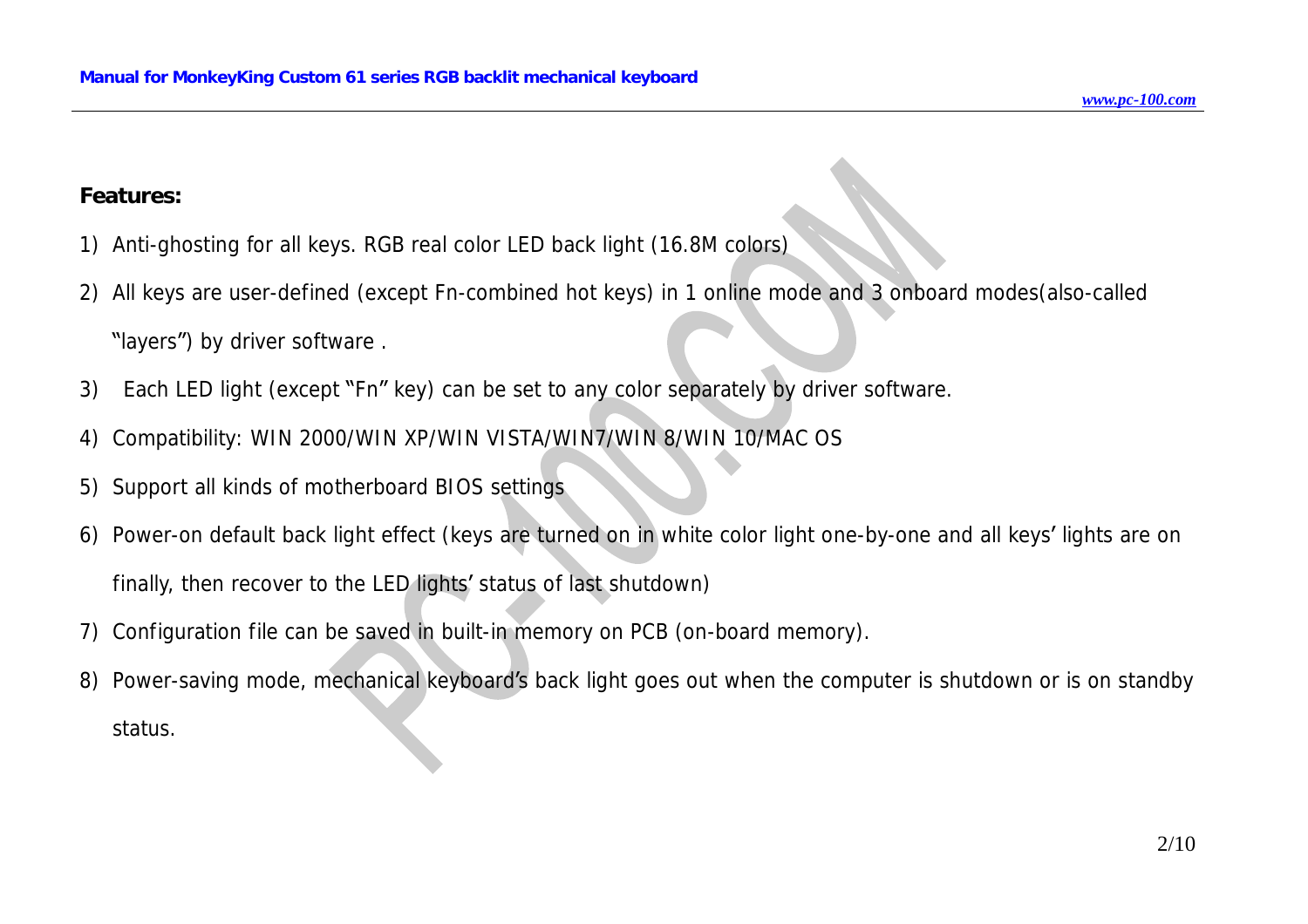9) Work in 2 communication modes. (only for Bluetooth / USB wired two-mode keyboard)

Bluetooth mode: The keyboard may be paired with 3 Bluetooth devices and memorize them.

USB-wired mode: USB-Type C connection port. ( USB to PC and type C to keyboard).

Functional Keys (Fn combined keys) in standard mode (Standard layer, refer to the layout image on the top)

*Fn* : It means the following when this key is pressed.

To turn on the mode (layer) instruction key light in white color ( 5 status. Q: Online mode, W: Onboard mode 1, E: Onboard mode 2, R: Onboard mode 3, no light on these 4 Keys: standard mode.). This function is for users to know current working mode of the keyboard.

 Press Fn and release it to turn on the communication mode instruction key light. (light twinkle in blue on "Z", "X" or "C" means working with Bluetooth device 1, Bluetooth device 2 or Bluetooth device 3, while no light on these 3 keys means working in USB wired mode ) - (This function is only for Bluetooth / USB wired two-mode keyboard) (\*Double Click Fn to light on its LED white, Fn function is hold. Click Fn again to escape from holding status.) *Fn*  $+$   $7/$ } = To play the predefined backlit effects(spectral cycle, all on, color breathing, rain drops, cross running) on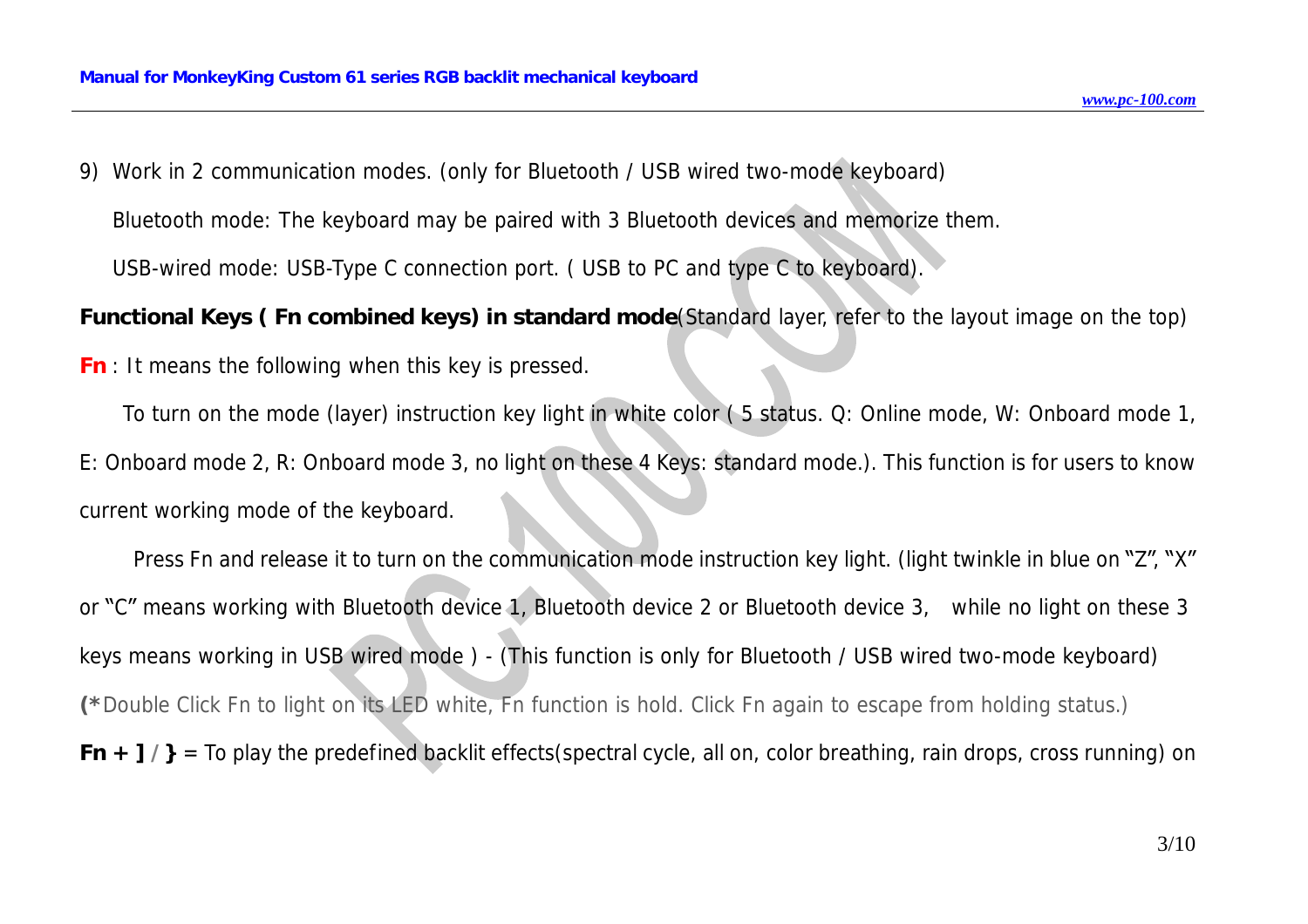mechanical keyboard, there are some related light options in driver. Press this combined keys to change backlit effects alternately.

*FN + [/{* = To play the responding light effects (single light, running light, ripple, music lights), press this combined keys to change responding light effects alternately.

*Fn* +  $\frac{1}{4}$  = To pause/play backlit bright effect.

 $Fn + \leftarrow$  = To reduce playing speed of the backlit effect.

- *Fn*  $\div$   $\div$  = To increase playing speed of the backlit effect.
- $Fn + \downarrow$  = To reduce brightness of the backlit effect.
- *Fn*  $+$   $\uparrow$  = To increase brightness of the backlit effect.
- *Fn + Backspace =* To turn off/on the back light.

*Fn + Alt*(Left) = To switch on/off back, side backlight; Low voltage & charging status indicator on/off

*Fn*  $+$  *Ctrl* (Left) = Adjust keyboard's sleeping time. 10 steps of sleeping time which instructed by "1" ~"9" and "0" keys turning on white while Fn key were pressed. "1"~"9" keys are responding to sleeping time of 5min,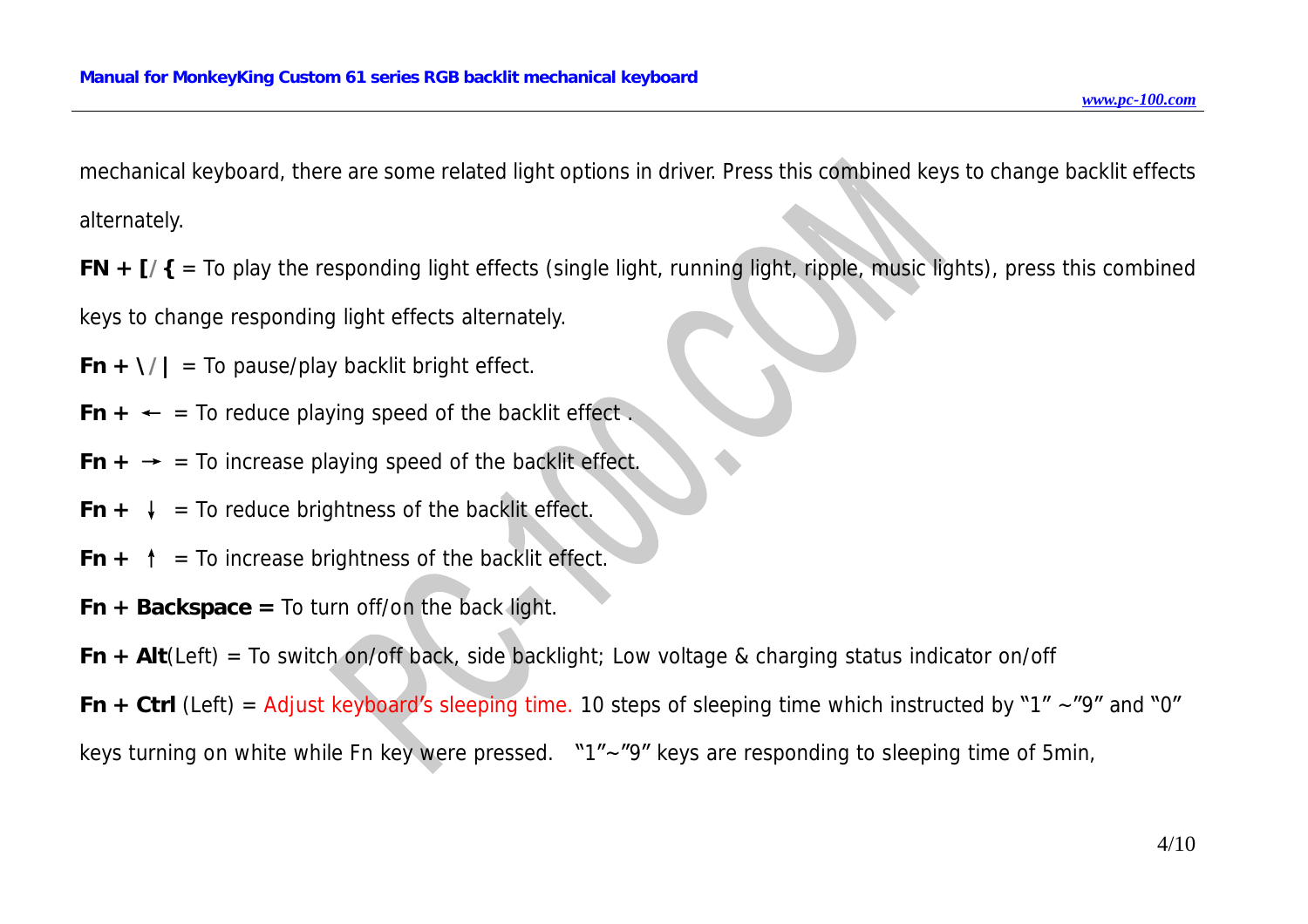10min,…45min and "0" means "no sleeping" .

#### **Standard mode:**

*Fn + Esc* = ` *Fn + Shift + Esc* = ~

*Fn + 1* = F1 *Fn + 2* = F2 *Fn + 3* = F3 *Fn + 4* = F4 *Fn + 5* = F5 *Fn + 6* = F6

*Fn + 7* = F7 *Fn + 8* = F8 *Fn + 9* = F9 *Fn + 0* = F10 *Fn + -/\_* = F11 *Fn + +/*= = F12

*Fn* + *U* = PrtSc *Fn* + *I* = ScrLk *Fn* + *O* = PB *Fn* +  $\frac{1}{2}$  = End *Fn* +  $\frac{1}{2}$  = Page Down

$$
Fn + J = Ins \qquad Fn + K = Home \qquad Fn + L = Page Up \qquad Fn + M = Delete
$$

 $Fn + WIN = Win Lock/Open (Win key is unlocked by default, WINLOCK key's light is always on in red when locked)$ 

**Multimedia functional keys:** 

 $Fn + A = \text{Pause/Play}$   $Fn + S = \text{Prev}.$   $Fn + D = \text{Next}$  $Fn + F =$  Mute  $Fn + G =$  Volume -  $Fn + H =$ Volume +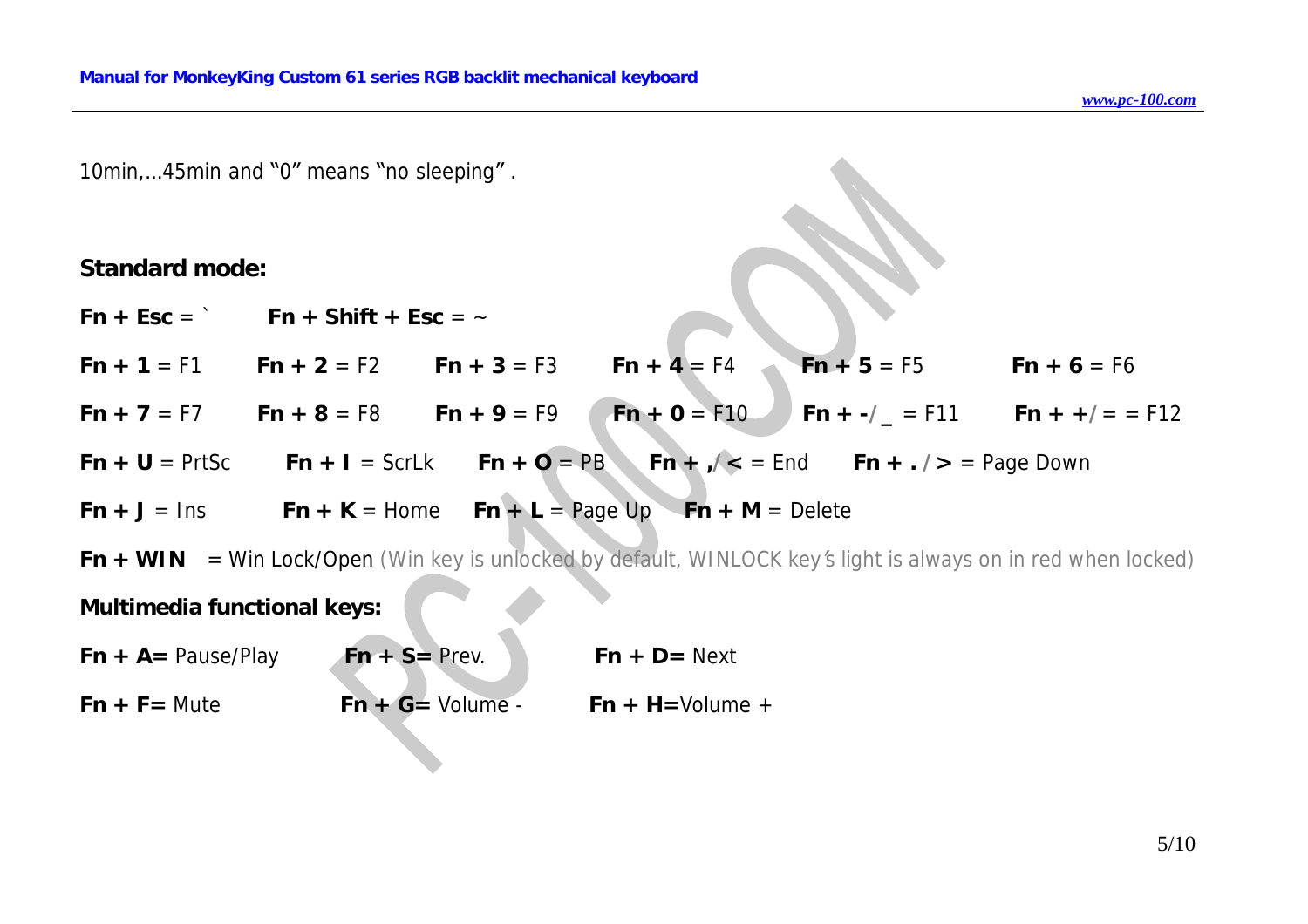### **Layer related functional keys:**

- $Fn + Q = To turn on/off Online mode (driver mode)$
- $Fn + W = To turn on/off Onboard mode 1 (layer 1/Fn1)$
- $Fn + E = To turn on/off Onboard mode 2 (layer 2/Fn2)$
- $Fn + R$  = To turn on/off Onboard mode 3 (layer 3/Fn3)

#### *User-defined modes (5 status):*

- 1. Standard mode: Standard mode, all keys can't be user-defined. But user can customize your own personality *keyboard by the following 4 modes. Onboard mode 1/2/3 is strongly recommended. (Note: in the custom modes,*  except FN key, all other keys can be redefined. Some of the FN  $+$  "x" combined functions also can be modified, except the backlight, Bluetooth and system control. FN key can't be moved, but user can define your own *FN1/FN2/FN3 at any other key on the keyboard in the custom modes.)*
- 2. FN + Q (Driver mode):  $FN + Q$  is the driver mode layer, Q key's LED lights in white, some special functions (For example: You may assign a macro of more than 32 bytes to a key in the driver mode while it is unavailable in those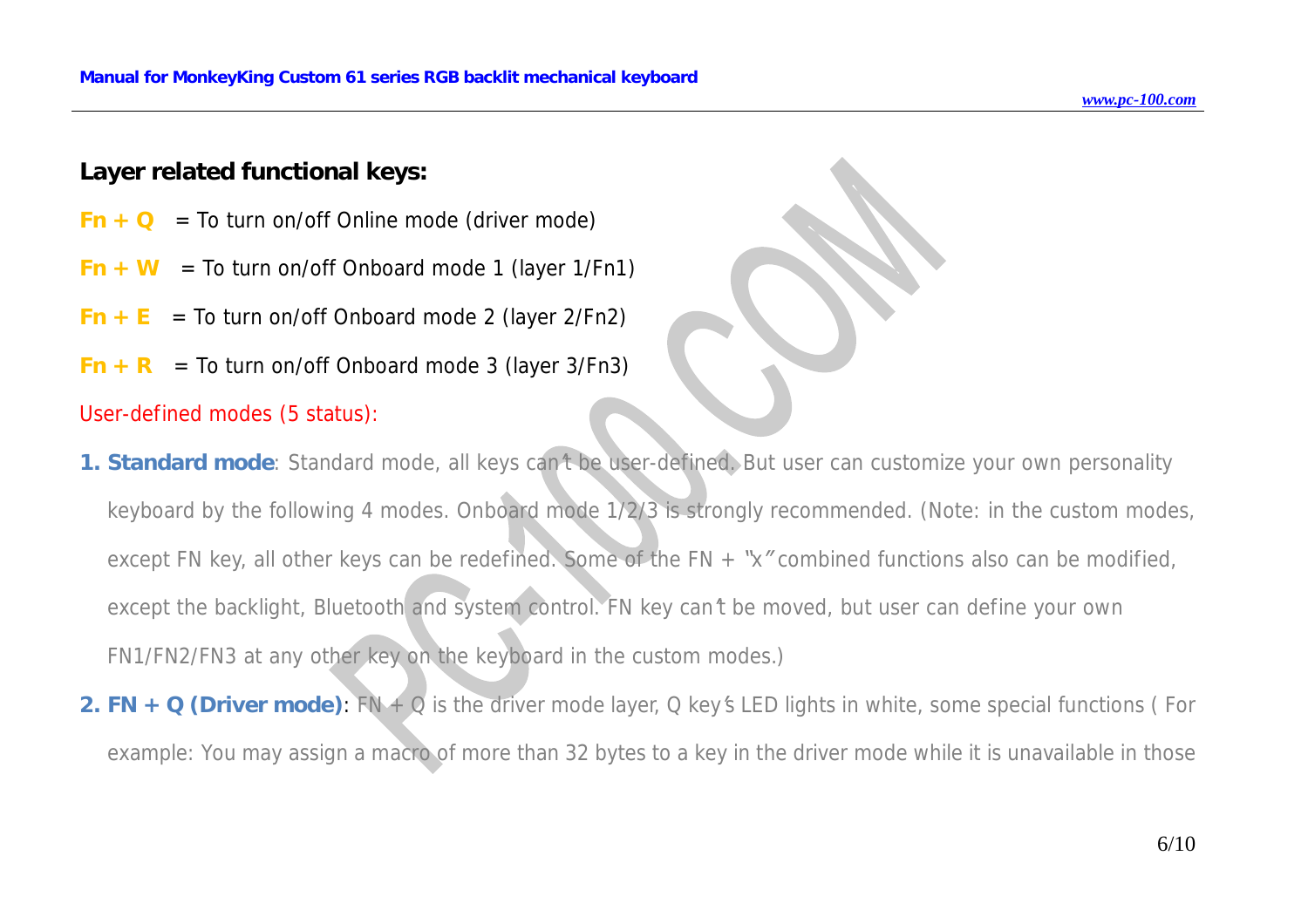onboard mode layer) and backlights can be set in this mode. Pay attention: You must keep the driver software *running and the keyboard connecting with it. Press FN + Q again, back to the standard mode.* 

- 3. FN + W (Onboard mode 1, Layer  $1$  / Fn 1): FN + W, onboard mode layer 1, W key's LED lights in white, the keyboard works in the custom keys' functions and user can modify the keys' functions and macro settings by the driver software. These settings can be downloaded and saved to the keyboard (Note: after this, these user-defined settings can be memorized by the keyboard, next time, user can use them directly, no need to run and connect the keyboard to the driver software.) The reference setting: multifunctional reuse settings of the space bar, click for the regular space function, Space + other key's combination to call this key's pre-setting function on the onboard mode *layer 3. Press FN + W again, back to the standard mode.*
- 4. FN + E (Onboard mode 2, Layer 2/ Fn 2): FN + E, onboard mode layer 2, E key's LED lights in white. The reference setting: keyboard of MAC OS, the "control, option, command" key will be in the original position. Of course, user can modify the settings by the driver software, download and save these settings to the keyboard. (Note: after this, these MAC' function settings can be memorized by the keyboard, next time, user can use them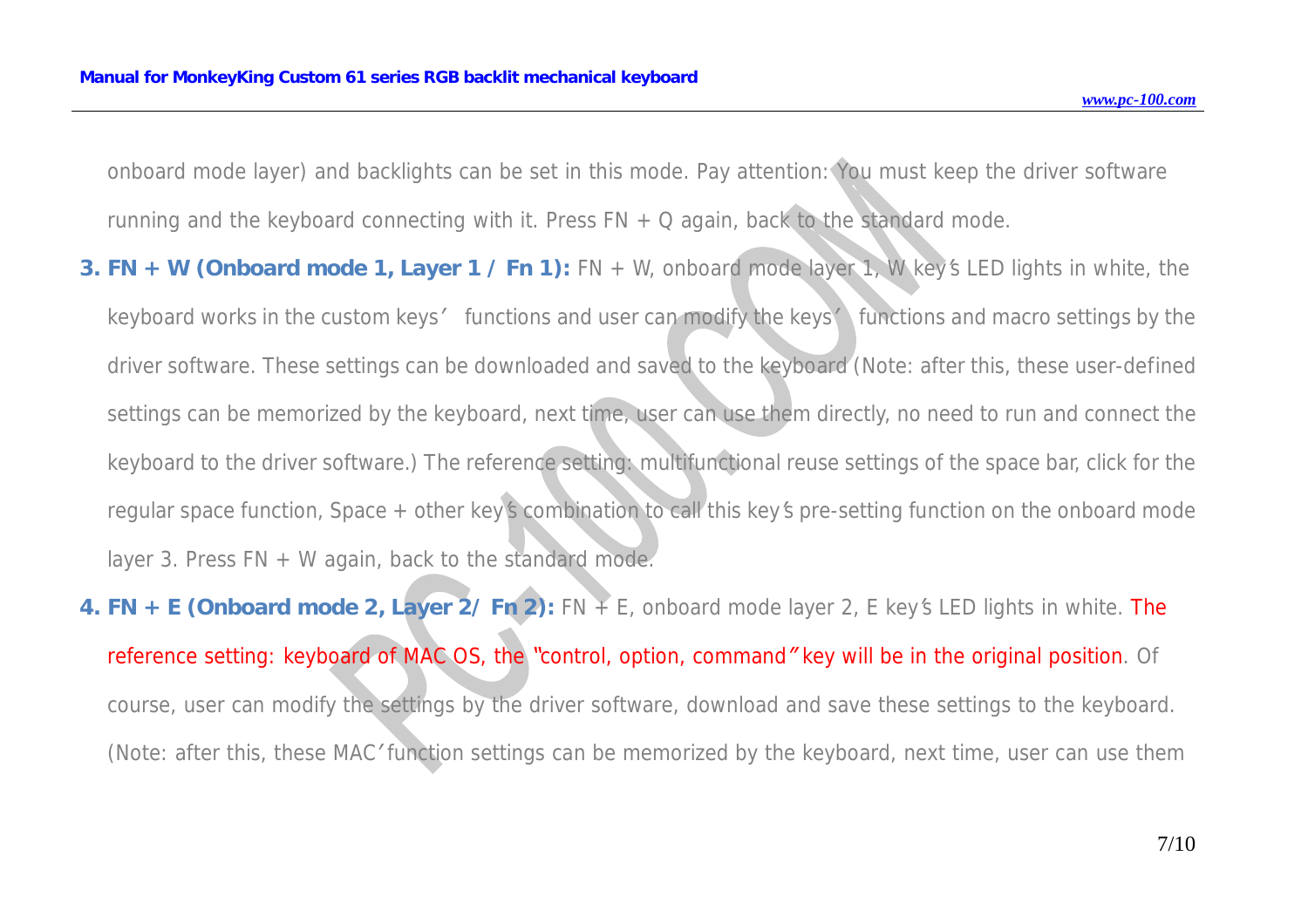*directly, no need to run and connect the keyboard to the driver software.)*

5. FN + R (Onboard mode 3, Layer 3/Fn 3): FN + R: onboard mode layer 3, R key's LED lights in white. The reference settings: Some special function keys, or combination keys, or macro keys, these setting at this mode can be called by the key FN3 in Layer1 & Layer2. Of course, same as Layer1 & Layer2, all these settings can be modified by the user and saved to the keyboard. Next time, user can use them directly, no need to run and connect *the keyboard to the driver software. Press FN + R again, back to the standard mode.*

### **Bluetooth related functional keys:** (only for Bluetooth / USB wired two-mode keyboard)

*Fn + Space* = Bluetooth On/OFF. Shift to USB-wired communication mode or shift to communicating with the Bluetooth device last time.

*Fn + Z* = Long press to twinkle "Z" (twinkle between red and green) waiting for pairing with Bluetooth device 1.

Short press to connect to Bluetooth device 1 or stop communicating with Bluetooth device 1(twinkling blue light on "Z" for 20 Sec.).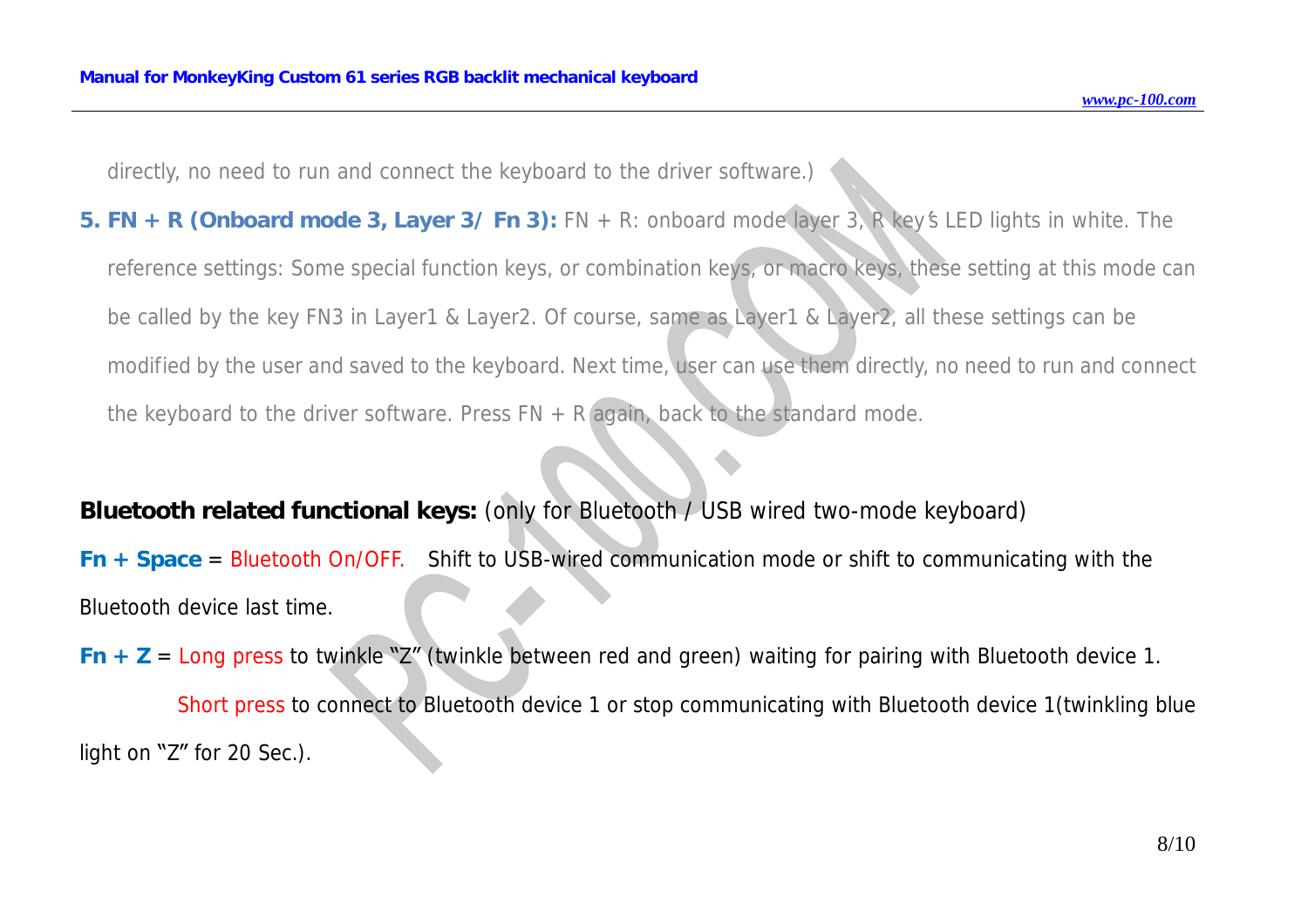*Fn*  $+$  *X* = Long press to twinkle "X" (twinkle between red and green) waiting for pairing with Bluetooth device 2.

Short press to connect to Bluetooth device 2 or stop communicating with Bluetooth device 2 (twinkling blue light on "X" for 20 Sec.).

*Fn*  $+$  *C* = Long press to twinkle "C" (twinkle between red and green) waiting for pairing with Bluetooth device 3.

Short press to connect to Bluetooth device 3 or stop communicating with Bluetooth device 3 (twinkling blue light on "C" for 20 Sec.).

\*Tips: If the Bluetooth paring is timed out or failed, please re-pair. If the Bluetooth pairing is successful on the device, but the keyboard still can't work, please delete the keyboard in the Bluetooth list of the device, then pair *again.* 

*Fn + Tab* = Long press for more than 3 seconds to switch on or switch off the keyboard. *(\*The keyboard will be*  switched on and enter the status before last switch-off when connect with a working PC's USB port.)

## **Parameters**